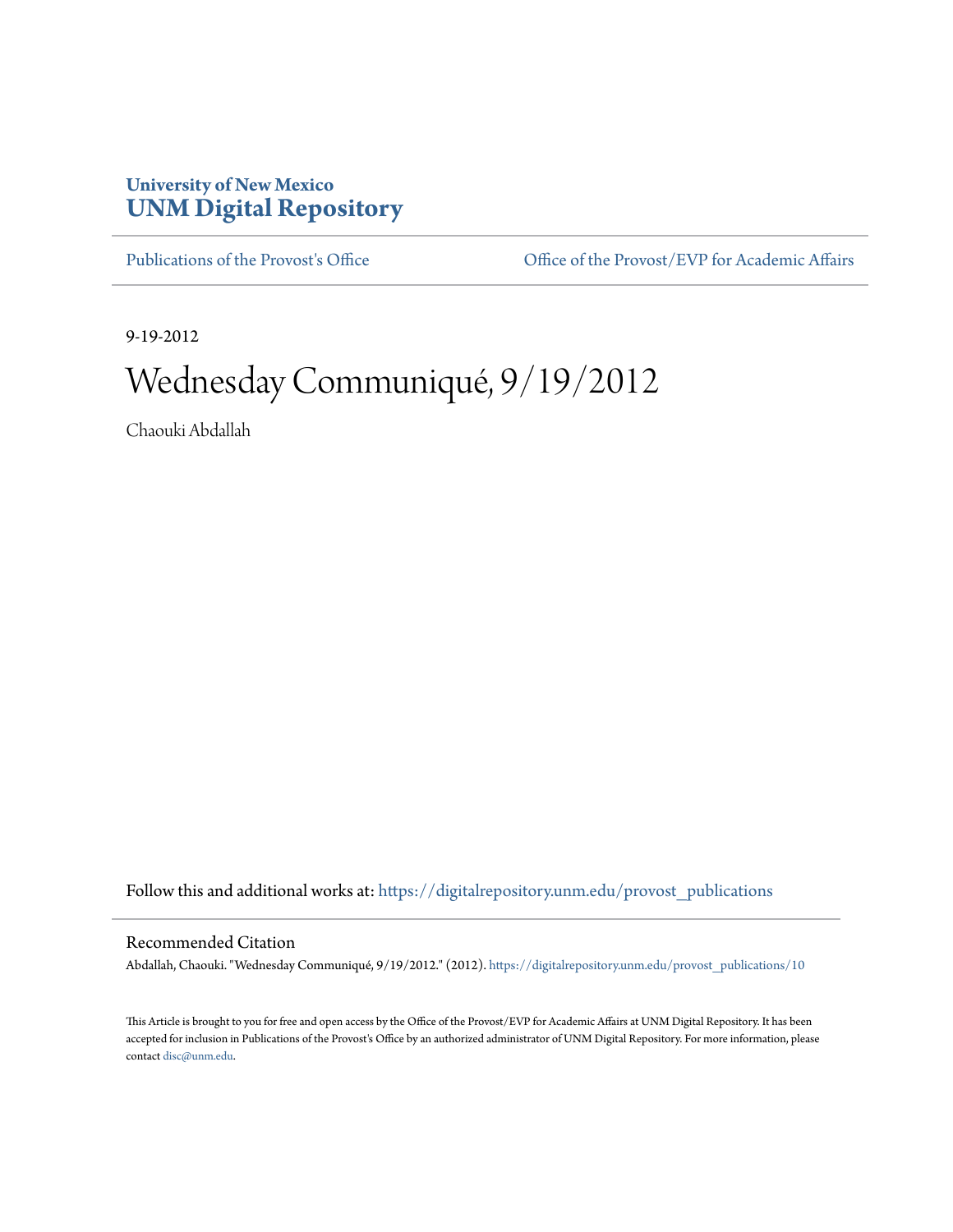

### *WEDNESDAY COMMUNIQUÉ*

#### **September 19, 2012**

**All Students Dimension:** The sixth dimension of the Foundations of Excellence is the All Students Dimension: "Foundations Institutions serve all first-year students according to their varied needs. The process of anticipating, diagnosing, and addressing needs is ongoing and is subject to assessment and adjustment throughout the first year. Institutions provide services with respect for the students' abilities, backgrounds, interests, and experiences. Institutions also strive to ensure a campus environment that is inclusive and safe for all students." The rationale for this dimension is that: "We believe that colleges and universities should be accountable for serving academic and social needs of all students who are admitted. Particular student needs will vary. Some needs are related to specific demographic characteristics (e.g., commuting students, honors students, academically underprepared students, adult students), and others needs are more general and will cross demographic lines (e.g., competent academic advising, assistance with academic or social problems)."

Who Are UNM's Peers? In trying to benchmark ourselves, we select those we consider our peer institutions. Others are of course doing the same, and the link http://chronicle.com/article/Who-Does-Your-College-Think/134262/ shows some interesting behavior. "When it assesses data from comparison institutions regarding finances, research, admissions, and other measures, the university wants to look at colleges it wants to be more like. If you took a look at your actual peers, the likelihood is that you stand up pretty well with them. In order to make progress, you want to be shedding light on not just your strengths, but also your weaknesses."

**UNM Academic Leadership Academy (ALA):** Development of our future leaders and succession planning is a key component to good management in any organization. On behalf of President Robert Frank, Interim Vice President for Research John McGraw, Executive Vice President David Harris, I am pleased to announce the newly conceived UNM Academic Leadership Academy, an element of shared governance at UNM and a training ground for our future academic leaders. Full professors on our campus will have the opportunity to participate in this leadership program, through which they become familiar with, and participate in, the workings of the Offices of the President, Provost, VP for Research and EVP for Administration. Applications are due October 31, 2012. For full details on the program, visit http://provost.unm.edu/documents/ala.pdf.

**Student Veterans:** The Veterans Resource Center (VRC) and the United States Department of Veterans Affairs (VA) have launched "VetSuccess on Campus" – a team ready to work for you! The VRC is a One Stop Shop for Veterans, Military Active Duty, Reserve, National Guard, and their family members. VRC provides a supportive environment where students may obtain assistance ranging from academic counseling to all aspects of transitions from military service. Please contact VRC at 505-277-3181 or 505-277-3184 to make your appointment.

**More Information on Responsibility Center Management (RCM) & Performance-Based Budgeting (PBB):**  As you probably know by now, a UNM committee was formed to examine if and how RCM/PBB may be implemented at UNM. The balance in forming the committee is to be representative, yet small enough to be efficient. Let me first assure everyone that the committee will not be making decisions but rather collecting information and scenarios for the campus at large to examine. Unless a large majority of the campus community and leaders are involved in and buy into new budgeting models, they will fail before they are even tried! Remember that the concern is not to compete with each other, but rather to make the whole UNM enterprise more efficient. As such, we would be wise to recall E.O. Wilson's maxim: "Within groups, the selfish are more likely to survive but in competition between groups, a group of collaborators is more likely to succeed." Our intent is to make UNM better in comparison to its aspirational peers, and not to simply re-distribute a shrinking pie.

**Return on Investment (ROI) with Higher Education:** How do you calculate what the return on investment of higher education? At